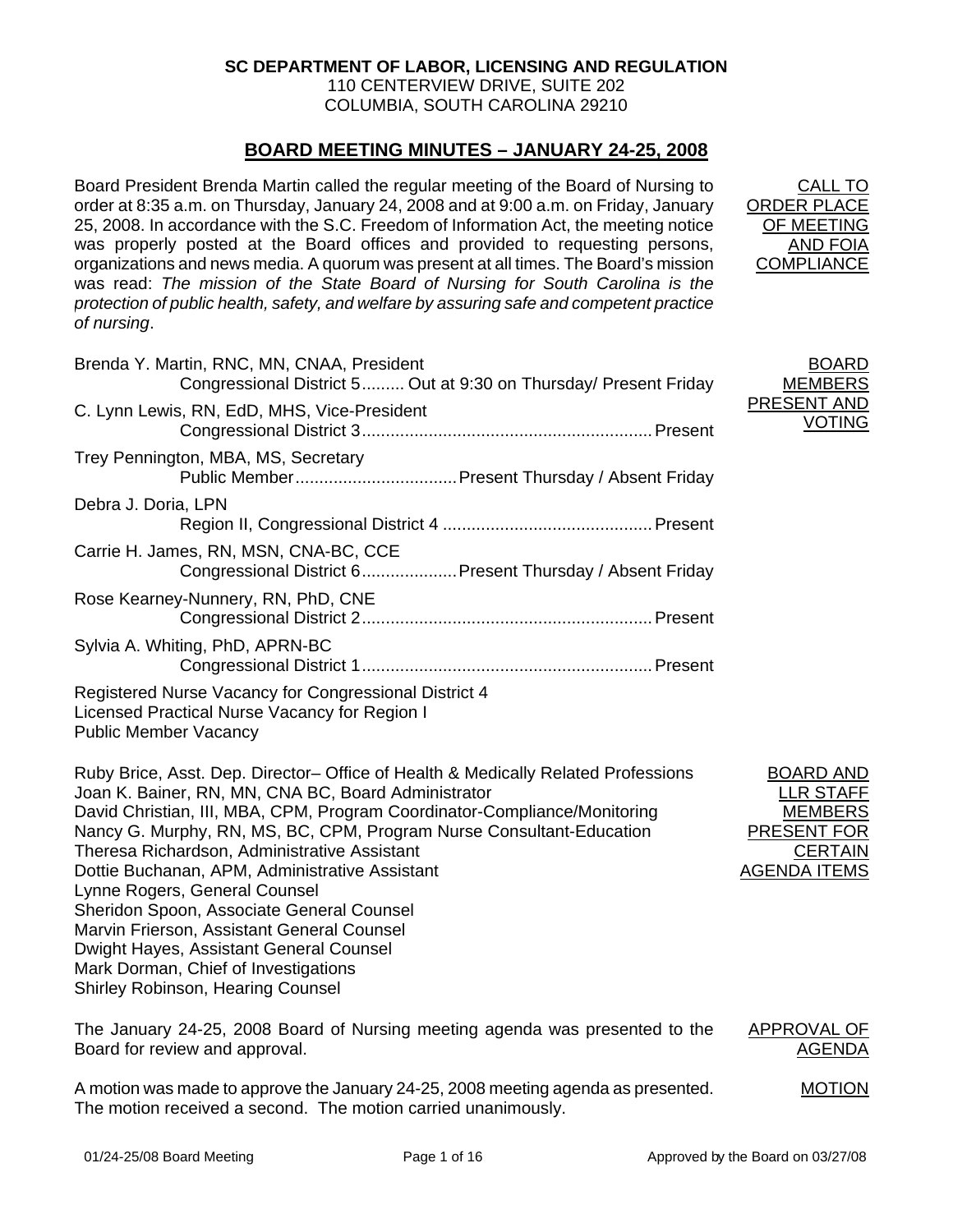| The following items were adopted on the consent agenda:                                                                                                                                                                                                                                                                                                                                                                                                                                                                                                                                                                                                                                                              | APPROVAL OF<br><b>CONSENT</b>        |
|----------------------------------------------------------------------------------------------------------------------------------------------------------------------------------------------------------------------------------------------------------------------------------------------------------------------------------------------------------------------------------------------------------------------------------------------------------------------------------------------------------------------------------------------------------------------------------------------------------------------------------------------------------------------------------------------------------------------|--------------------------------------|
| • For Information: National Council of State Boards of Nursing (NCSBN) News<br>Release Announcing Change in NCLEX-PN Passing Standard<br>• For Information: NCSBN Council Connector<br>• For Action: Approval Acute Care Nurse Practitioner - Advanced Practice Specialty<br>• For Action: Approval of Critical Care Nurse Cert. - Competency Requirement Criteria<br>• For Information: Licensure Statistics<br>• For Action: Announcement- Apps Approved by Program Coordinator/Administrator<br>• For Information: Investigation Statistics (From ReLAES)<br>• For Information: Update/Status on Monitoring (From Monthly Report)<br>• Recovering Professional Program Quarterly Report for July - September 2007 | <b>AGENDA</b>                        |
| A motion was made to adopt the Consent Agenda as presented. The motion received a<br>second. The motion carried unanimously.                                                                                                                                                                                                                                                                                                                                                                                                                                                                                                                                                                                         | <b>MOTION</b>                        |
| The November 29-30, 2007 Board of Nursing Meeting Minutes were presented for<br>Board review and approval.                                                                                                                                                                                                                                                                                                                                                                                                                                                                                                                                                                                                           | <b>APPROVAL OF</b><br><b>MINUTES</b> |
| A motion was made to approve the November 29-30, 2007 Board of Nursing Meeting<br>minutes with changes. The motion received a second. The motion carried with one<br>abstention.                                                                                                                                                                                                                                                                                                                                                                                                                                                                                                                                     | <b>MOTION</b>                        |
| The Board was provided with the December 18, 2007 Investigative Review Committee<br>(IRC) Meeting Minutes and recommendations for review and approval.                                                                                                                                                                                                                                                                                                                                                                                                                                                                                                                                                               | IRC                                  |
| A motion was made to approve the December 18, 2007 Investigative Review<br>Committee Meeting recommendations for Dismissals as presented. The motion<br>received a second. The motion carried unanimously.                                                                                                                                                                                                                                                                                                                                                                                                                                                                                                           | <b>MOTION</b>                        |
| A motion was made to approve the December 18, 2007 Investigative Review<br>Committee Meeting recommendations for Formal Complaint as presented. The motion<br>received a second. The motion carried unanimously.                                                                                                                                                                                                                                                                                                                                                                                                                                                                                                     | <b>MOTION</b>                        |
| A motion was made to approve the December 18, 2007 Investigative Review<br>Committee Meeting recommendation for Letters of Concern with a correction. The<br>motion received a second. The motion carried unanimously.                                                                                                                                                                                                                                                                                                                                                                                                                                                                                               | <b>MOTION</b>                        |
| The Board was provided with the minutes from the December 7, 2007 Disciplinary<br>Review Committee (DRC) meeting for review and approval.                                                                                                                                                                                                                                                                                                                                                                                                                                                                                                                                                                            | <b>DRC</b>                           |
| A motion was made to approve the Minutes of the December 7, 2007 Disciplinary<br>Review Committee as presented. The motion received a second. The motion carried<br>unanimously.                                                                                                                                                                                                                                                                                                                                                                                                                                                                                                                                     | <b>MOTION</b>                        |
| Memoranda of Agreement regarding violation of previous Board orders were presented<br>to the Board for review and determination of sanctions. Respondents appeared before<br>the Board to respond to questions regarding their Memoranda of Agreement.<br>Recovering Professionals Program (RPP) representatives from were present to<br>respond to questions regarding their clients. Respondents were made aware of their                                                                                                                                                                                                                                                                                          | <b>MEMORANDA</b><br>OF AGREEMENT     |

right to legal counsel but waived their right to legal counsel.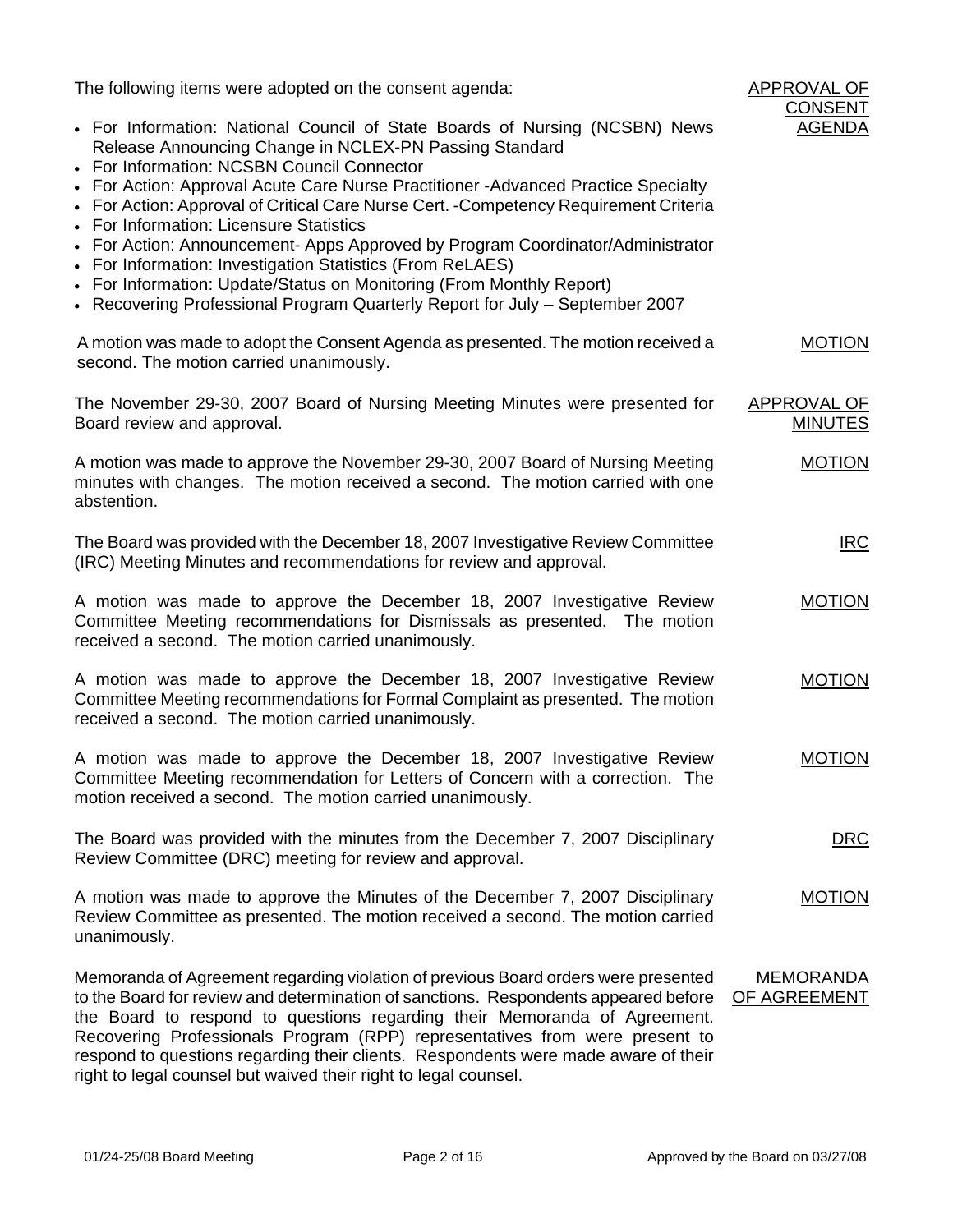Respondent Reese J. Purvis, Jr., RN was properly notified and appeared before the Board with attorney Charles Lyons and counselor Mike Mizzell. Respondent signed a memorandum of agreement admitting to a violation and waiving a disciplinary panel hearing.

|  | A motion was made to go into executive session for the purpose of receiving legal | <b>MOTION</b> |
|--|-----------------------------------------------------------------------------------|---------------|
|  | counsel. The motion received a second. The motion carried unanimously.            |               |

A motion was made to leave executive session. The motion received a second. The motion carried unanimously. No official actions were taken during executive session. MOTION

A motion was made to require Respondent Reese J. Purvis, Jr., RN, within three months of the order, to pay a fine of \$500 for failing to provide accurate information on his application and that Respondent complete a Board approved ethics course and a Board approved Legal Aspects of Nursing course. The motion received a second. The motion carried unanimously. MOTION

The Vice President presided over the following cases in the absence of the President.

Respondent Deborah M. Caulder, LPN was properly notified and appeared before the Board without legal counsel. Respondent signed a memorandum of agreement admitting to a violation and waiving a disciplinary panel hearing.

| A motion was made to continue the original order for Respondent Deborah M. Caulder,    | <b>MOTION</b> |
|----------------------------------------------------------------------------------------|---------------|
| LPN that the one year probation restart and that Respondent may return to practice per |               |
| recommendation of Recovering Professional Program (RPP) attesting to her safety to     |               |
| return to practice. The motion received a second. The motion carried unanimously.      |               |

Respondent Susan Marie Graydon, RN was properly notified and appeared before the Board with her sister but without legal counsel. Respondent signed a memorandum of agreement admitting to a violation and waiving a disciplinary panel hearing.

- A motion was made to go into executive session for the purpose of receiving legal counsel. The motion received a second. The motion carried unanimously. MOTION
- A motion was made to leave executive session. The motion received a second. The motion carried unanimously. No official actions were taken during executive session. MOTION

A motion was made to continue the license suspension for Respondent Susan Marie Graydon, RN, that Respondent continue with the Recovering Professional Program, obtain a psychological evaluation, and appear before the Board in May 2008. The motion received a second. The motion carried unanimously.

Respondent Kandi Erickson Kerton, RN was properly notified and appeared before the Board without legal counsel. Respondent signed a memorandum of agreement admitting to a violation and waiving a disciplinary panel hearing.

A motion was made to reinstate the registered nurse license of Respondent Kandi Erickson Kerton and to require that Respondent comply with all requirements of the previous order to include Board approved work settings with on site and on shift registered nurse supervision. The motion received a second. The motion carried unanimously. MOTION

Respondent Ellen E. Hotz, APRN was properly notified and appeared before the Board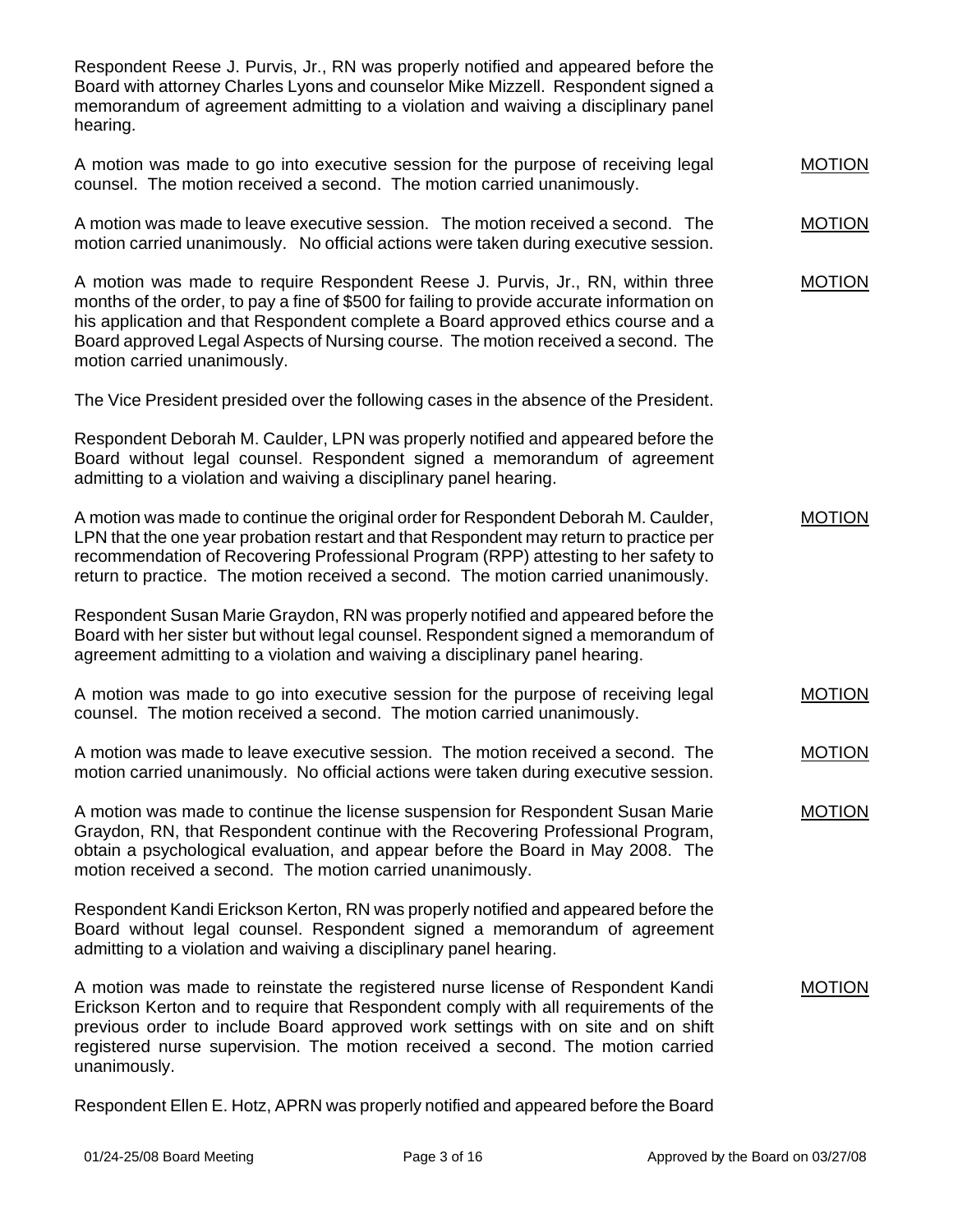without legal counsel. Respondent signed a memorandum of agreement admitting to a violation and waiving a disciplinary panel hearing.

A motion was made to go into executive session for the purpose of receiving legal counsel. The motion received a second. The motion carried unanimously. MOTION

A motion was made to leave executive session. The motion received a second. The motion carried unanimously. No official actions were taken during executive session. MOTION

A motion was made to suspend the advanced practice registered nurse license of Respondent Ellen E. Hotz for one year and that Respondent must appear before the Board prior to her advanced practice registered nurse license is reissued, that upon receipt of a return to work release, that Respondent may reinstate her license as a registered nurse (RN) with single state privileges only, that Respondent complete a Board approved legal aspects of nursing workshop and a Board approved ethics course within three months of the order. The motion received a second. The motion carried unanimously.

Respondent Kelly M. Mahaffey, LPN was properly notified, but did not appear before the Board and was not represented by legal counsel. Respondent signed a memorandum of agreement admitting to a violation and waiving a disciplinary panel hearing.

A motion was made to indefinitely suspend the license of Respondent Kelly M. Mahaffey, LPN until such time as she appears before the Board. The motion received a second. The motion carried unanimously. MOTION

Respondent Janice Manning, LPN was properly notified and appeared before the Board without legal counsel. Respondent signed a memorandum of agreement admitting to a violation and waiving a disciplinary panel hearing.

A motion was made to continue the license suspension of Respondent Janice Manning, LPN, require that Respondent reenroll with Recovering Professional Program (RPP), that Respondent complete the RPP recommended extended treatment and appear before the Board for to return to practice. The motion received a second. The motion carried unanimously.

Respondent Zondria Lin McKie, RN was properly notified and appeared before the Board without legal counsel. Respondent signed a memorandum of agreement admitting to a violation and waiving a disciplinary panel hearing.

A motion was made to reinstate the license of Respondent Zondria Lin McKie, RN with usual stipulations to include Board approved practice setting with no home health or agency and on-site and on-shift registered nurse supervision, Respondent shall provide a copy of the order to her employer(s), quarterly employer reports for at least one year. The motion received a second. The motion carried unanimously.

Respondent Beverly B. Moody, RN was notified, but did not appear before the Board and was not represented by legal counsel. Respondent signed a memorandum of agreement admitting to a violation and waiving a disciplinary panel hearing.

A motion was made to defer action in the case of Respondent Beverley B. Moody, RN, that her license remain suspended, that Respondent be notified to appear at the March 2008 meeting and to provide service the Board President if necessary. The motion MOTION

MOTION

# MOTION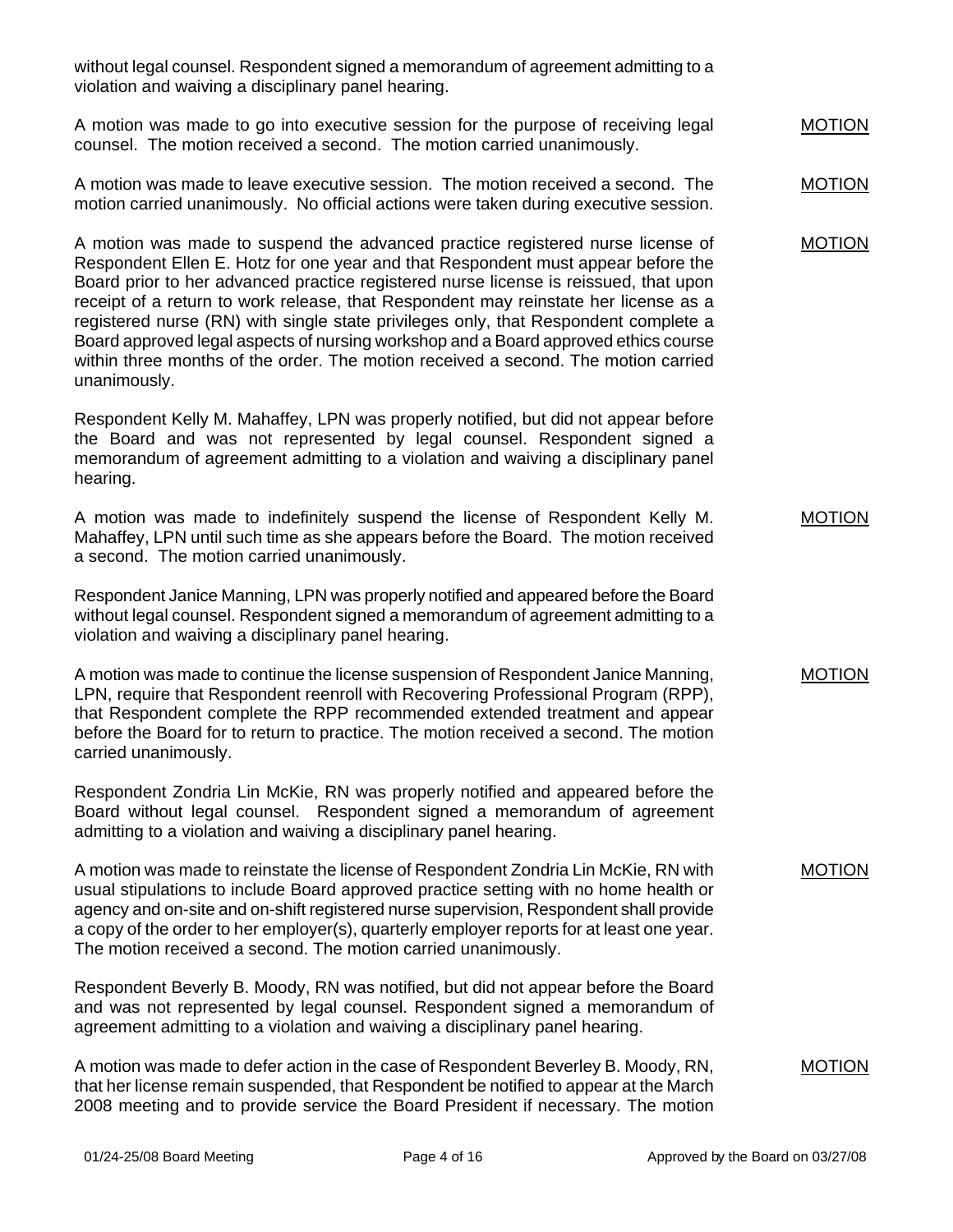received a second. The motion carried unanimously.

Respondent Charlsie G. Smith, RN was properly notified but did not appear before the Board and was not represented by legal counsel. Respondent signed a memorandum of agreement admitting to a violation and waiving a disciplinary panel hearing.

| A motion was made to defer action in the case of Respondent Charlsie G. Smith, RN,   | <b>MOTION</b> |
|--------------------------------------------------------------------------------------|---------------|
|                                                                                      |               |
| that Respondent's license remain suspended, that Respondent be notified to appear at |               |
| the March 2008 meeting and serve the Board President if necessary. The motion        |               |
| received a second. The motion carried unanimously.                                   |               |
|                                                                                      |               |

Respondent was properly notified and appeared before the Board without counsel. Respondent signed a memorandum of agreement admitting to a violation and waiving a disciplinary panel hearing.

A motion was made to go into executive session for the purpose of receiving legal counsel. The motion received a second. The motion carried unanimously. MOTION

A motion was made to leave executive session. The motion received a second. The motion carried unanimously. No official actions were taken during executive session. MOTION

| A motion was made to vacate the suspension order but that Respondent is still under | <b>MOTION</b> |
|-------------------------------------------------------------------------------------|---------------|
| the private consent agreement. The motion received a second. The motion carried     |               |
| with two nay votes.                                                                 |               |

The Board was provided with Hearing Panel's findings of fact, conclusions of law and recommendations for review and determination of sanctions.

Respondent Michelle Engelbrecht, RN was properly notified but did not appear before the Board and was not represented by legal counsel. The panel hearing in this case was held on September 4, 2007. In their Findings of Fact and Conclusions of Law, the Hearing Panel found that Respondent violated Sections 40-33-110(A)(1), (A)(3), (A)(13) and (A)(15), as amended. The Hearing Panel recommended that Respondent's license be indefinitely suspended.

A motion was made to accept the Hearing Panel's Findings of Fact, Conclusions of Law and Recommendation that the registered nurse license of Respondent Michelle Engelbrecht be indefinitely suspended. The motion received a second. The motion carried unanimously. MOTION

Respondent Susan V. McAbee, RN was properly notified but did not appear before the Board and was not represented by legal counsel. The panel hearing in this case was held on September 4, 2008. In their Findings of Fact and Conclusions of Law, the Hearing Panel found that Respondent violated Sections 40-33-110(A)(7), as amended. The Hearing Panel recommended that registered nurse license of Respondent Susan V. McAbee be suspended until such time as she demonstrates that she is fully compliant with the February 18, 2005 Consent Agreement and that Respondent pay a civil penalty of \$500 prior to reinstatement of her license.

A motion was made to accept the Hearing Panel's Findings of Fact, Conclusions of Law and Recommendation that that registered nurse license of Respondent Susan V. McAbee be suspended until such time as she demonstrates that she is fully compliant with the February 18, 2005 Consent Agreement and that Respondent pay a civil penalty of \$500 prior to reinstatement of her license. The motion received a second. The

PANEL REPORTS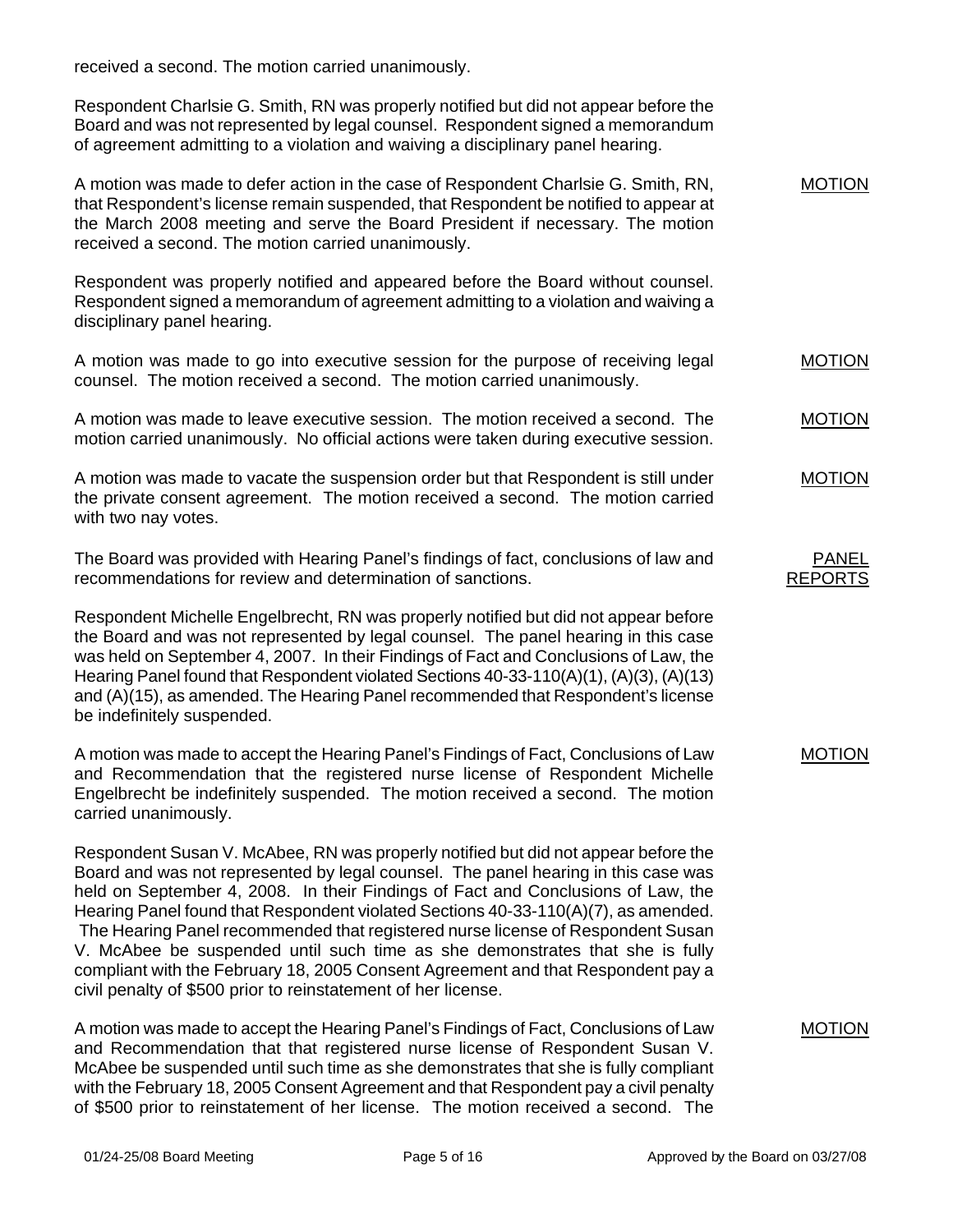motion carried unanimously.

Respondent Michael I. Quick, RN was properly notified but did not appear before the Board and was not represented by legal counsel. The panel hearing in this case was held on July 24, 2007. In their Findings of Fact and Conclusions of Law, the Hearing Panel found that Respondent violated Sections 40-33-110(A)(5), (A)(7) and (A)(15), as amended. The Hearing Panel recommended that registered nurse license of Respondent Michael I. Quick be indefinitely suspended, with the provision for a stay of suspension if the Respondent re-enrolls with the Recovering Professional Program (RPP), complies with any program recommendations, and upon written recommendation from RPP attesting to his safety to practice, that Respondent may petition the Board for reinstatement of license and must comply with any sanctions or restrictions that may be placed upon the Respondent's license by the Board.

A motion was made to accept the Hearing Panel's Findings of Fact, Conclusions of Law and Recommendation that the registered nurse license of Respondent Michael I. Quick be indefinitely suspended, that Respondent re-enroll with the Recovering Professional Program (RPP) and to appear before the Board. The motion received a second. The motion carried unanimously.

Respondent Maudie C. Standish, RN was properly notified but did not appear before the Board and was not represented by legal counsel. The panel hearing in this case was held on September 4, 2008. In their Findings of Fact and Conclusions of Law, the Hearing Panel found that Respondent violated Sections 40-33-110(A)(7), as amended. The Hearing Panel recommended that the registered nurse license of Respondent Maudie C. Standish be indefinitely suspended with provision for a stay and reinstatement after the Respondent undergoes an evaluation, and the Recovering Professional Program (RPP) submits a written recommendation from the RPP attesting

to her safety to practice and upon reinstatement Respondent will be subject to terms and conditions deemed appropriate following review of the evaluation report. A motion was made to accept the Hearing Panel's Findings of Fact, Conclusions of Law and Recommendation that the registered nurse license of Respondent Maudie C.

Standish is indefinitely suspended and that the Respondent undergoes a Recovering Professional Program (RPP) evaluation. The motion received a second. The motion carried unanimously.

Respondent Diane D. Gilmore, LPN was properly notified but did not appear before the Board and was not represented by legal counsel. The panel hearing in this case was held on September 14, 2007. In their Findings of Fact and Conclusions of Law, the Hearing Panel found that Respondent violated Sections 40-33-110(A)(1) and (A)(26), as amended. The Hearing Panel recommended that the practical nurse license of Respondent Diane D. Gilmore be placed in a probationary status to run concurrent with the restrictions placed on Respondent's practice by the Department of Health and Human Services and that Respondent pay a \$250 fine for failure to notify the Board of an address change. .

A motion was made to go into executive session for the purpose of receiving legal counsel. The motion received a second. The motion carried unanimously.

A motion was made to leave executive session. The motion received a second. The motion carried unanimously. No official actions were taken during executive session. MOTION

A motion was made to accept the Hearing Panel's Findings of Fact, Conclusions of Law

MOTION

MOTION

MOTION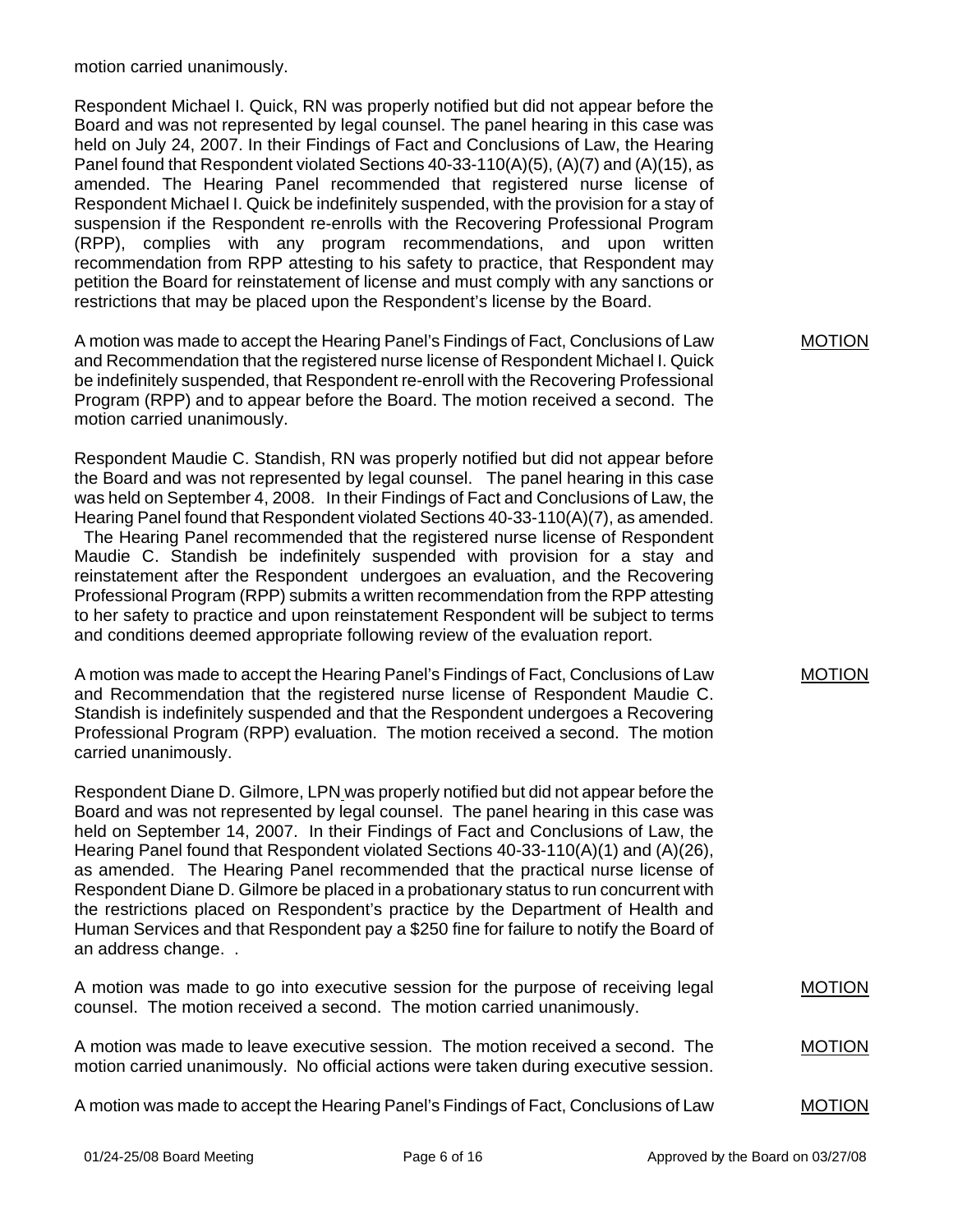and Recommendation that the practical nurse license of Respondent Diane D. Gilmore be placed in a probationary status to run concurrent with the restrictions placed on Respondent's practice by the Department of Health and Human Services and that Respondent pay a \$250 fine for failure to notify the Board of an address change. The motion received a second. The motion carried unanimously.

Respondent Angela Smith, RN was properly notified but did not appear before the Board and was not represented by legal counsel. The panel hearing in this case was held on August 9, 2007. In their Findings of Fact and Conclusions of Law, the Hearing Panel found that Respondent violated Sections 40-33-110(A)(1), (A)(3) and (A)(10), as amended. The Hearing Panel recommended that the registered nurse license of Respondent Angela Smith be revoked.

A motion was made to defer action in the case of Respondent Angela Smith, RN, to service notice to appear before the Board and to provide service the Board President if necessary. The motion received a second. The motion carried unanimously.

#### Nurse Consultant for Practice Position

An advertisement for the nurse consultant for practice position was placed in the Palmetto Nurse magazine. We have received 25 "hits" on the electronic recruitment system. Many of the applicants are baccalaureate prepared nurses instead of the masters prepared as requested in the position posting. We have two applicants that meet the requirements and hope to begin the interview process soon. Currently, Ms. Bainer is answering practice questions and working with the Advanced Practice Committee as well as the Nursing Practice and Standards Committee. Ms. Brice has offered to have someone assist with the committees. Ms. Bainer would like to work with these committees until their bylaws are ready.

#### 2008 Renewal

Although we are not required to send renewal notices by law, courtesy renewal notices will be sent out the end of January 2008. Online renewal will be available at midnight on February  $1<sup>st</sup>$ . Applicants answering yes to renewal questions regarding convictions, pending charges, investigation, disciplinary actions or consent order filed against by any person, hospital, or nursing board, disciplinary actions by an employer for job performance, or development of a disease or condition, physical, mental or emotional, that might interfere with the ability to competently and safely practice as a nurse, will be renewed but must resolve the issued by a specified date. Because approximately 75% of nurses choosing employer certification and more nurses learning that they can use this option, it is not cost effective to outsource the auditing of continuing education. Audits will begin in March with approximately 30 nurses being randomly selected each month. The selection will provided for a representative sampling of nurses in all practice and geographical areas.

Ms. Bainer was invited to attend the last Board of Medical Examiners Meeting. The Board of Medical Examiners would like to be involved in the advanced practice registered nurse (APRN) audits. They were under the false impression that the Board of Nursing audit APRNs did not include written protocols and other Nurse Practice Act requirements.

#### Acceptance of Nursing Practice and Standards Committee Minutes

Ms. Bainer reported that the Nursing Practice and Standards Committee (NPSC) is reviewing information on Ketamine for a possible separate advisory opinion. They continue to review the tubes and devices charts and the licensed practical nurse

MOTION

#### ADMINISTRATOR

**PRACTICE**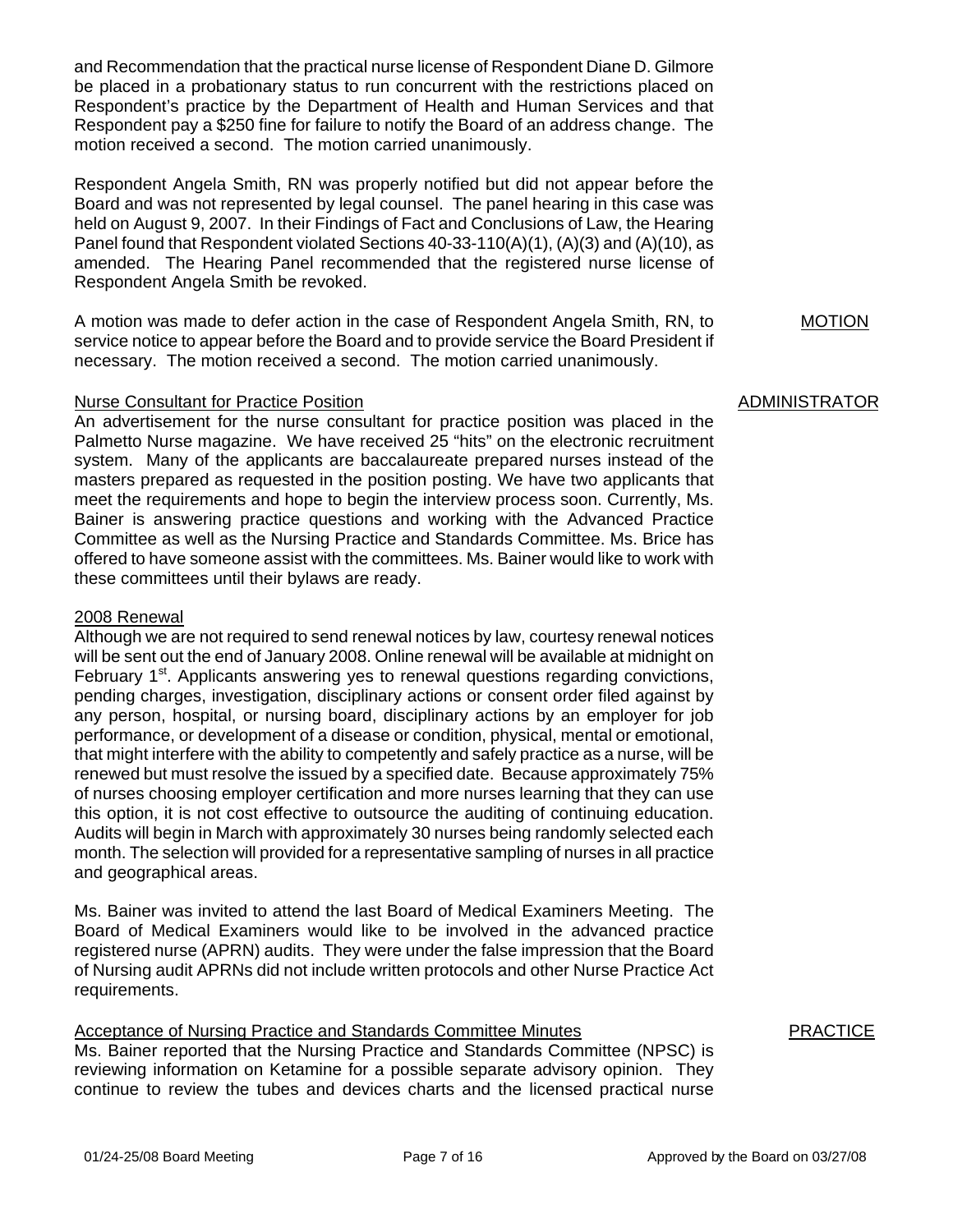decision tree. They have begun work on their bylaws. We are asking that NPSC attend Advanced Practice Committee meeting and that APC attend NPSC meetings. Staff is providing NPSC with a notebook containing all advisory opinions, position statements as well as the Nurse Practice Act.

A motion was made to accept the August 16, 2007 and October 18, 2007 minutes of the Nursing Practice and Standards Committee (NPSC) meeting. The motion received a second. The motion carried unanimously.

#### Approval of Advisory Opinions Revisions

The Board reviewed Advisory Opinion #24. The Nursing Practice and Standards Committee (NPSC) reviewed Advisory Opinion #24 at their last meeting and recommended that "*and remove*" be included after "*to insert*" in the question and that the answer be revised to read: "*The Board of Nursing of South Carolina has*  determined that insertion of an intraosseous infusion device and the administration of *fluid blood and blood products and medication via an intraosseous route are within the role and scope of the advance practice registered nurse (APRN) and a registered nurse (RN) upon successful completion of special education and training. These acts are considered additional acts for the APRN and RN. Recognizing these responsibilities are additional acts that require special education and training the board recommends. Training should include but not be limited Advanced Cardiac Life Support (ACLS) for intraosseous device insertion and therapies for adult patients and Pediatric Advanced*  Life Support (PALS) for intraosseous device insertion and therapies for pediatric *patients. The procedures should be in accordance with the standards of ACLS and*  **PALS established by the American Heart Association and the American Academy of** *Pediatrics. It is not within the role and scope of responsibilities for the Licensed Practical Nurse (LPN) to insert an intraosseous infusion device, and administer fluids, blood and blood products and medications via an intraosseous route.*"

A motion was made to approve the revisions to Advisory Opinion #24 as presented. The motion received a second. The motion carried unanimously

The Office of General Counsel and Compliance/Monitoring Section provided the Board with public and private consent agreements for their review and consideration. These consent agreements were signed by respondents in lieu of a disciplinary hearing. The Board may accept the agreements, amend the agreement or turn down the agreement. Respondents may sign consent agreements amended by the Board but may request a panel hearing instead of signing the amended agreement.

A motion was made to approve Consent Agreements presented for Case #2007-223- Private; Felicia D. Callihan, RN; Richard Cates, RN, Case #2007-307-Private; Julia K. Duffey, RN; Case #2006-114- Private; Case # 2006-281-Private; Case # 2007-250- Private; Edna Marie K. Mims, RN; James B. Mingus, RN; Albert L. Robinson, CRNA; William L. Sanders, II, RN; Case # 2007-317-Private; Molly C. Stroud, RN; Patricia K. Walker, RN; Kenneth W. Tyler, RN; Michelle Fancher, RN; and Myla Nicole Turano, RN. The motion received a second. The motion carried unanimously.

The Board reviewed and discussed the Private Consent Agreement for Case #2007- 156.

A motion was made to approve the consent agreement in with correction of a scrivener's error. The motion received a second. The motion carried unanimously.

The Board reviewed and discussed the Consent Agreement for Linda S. Godwin, RN.

MOTION

# MOTION

#### CONSENT AGREEMENTS

#### MOTION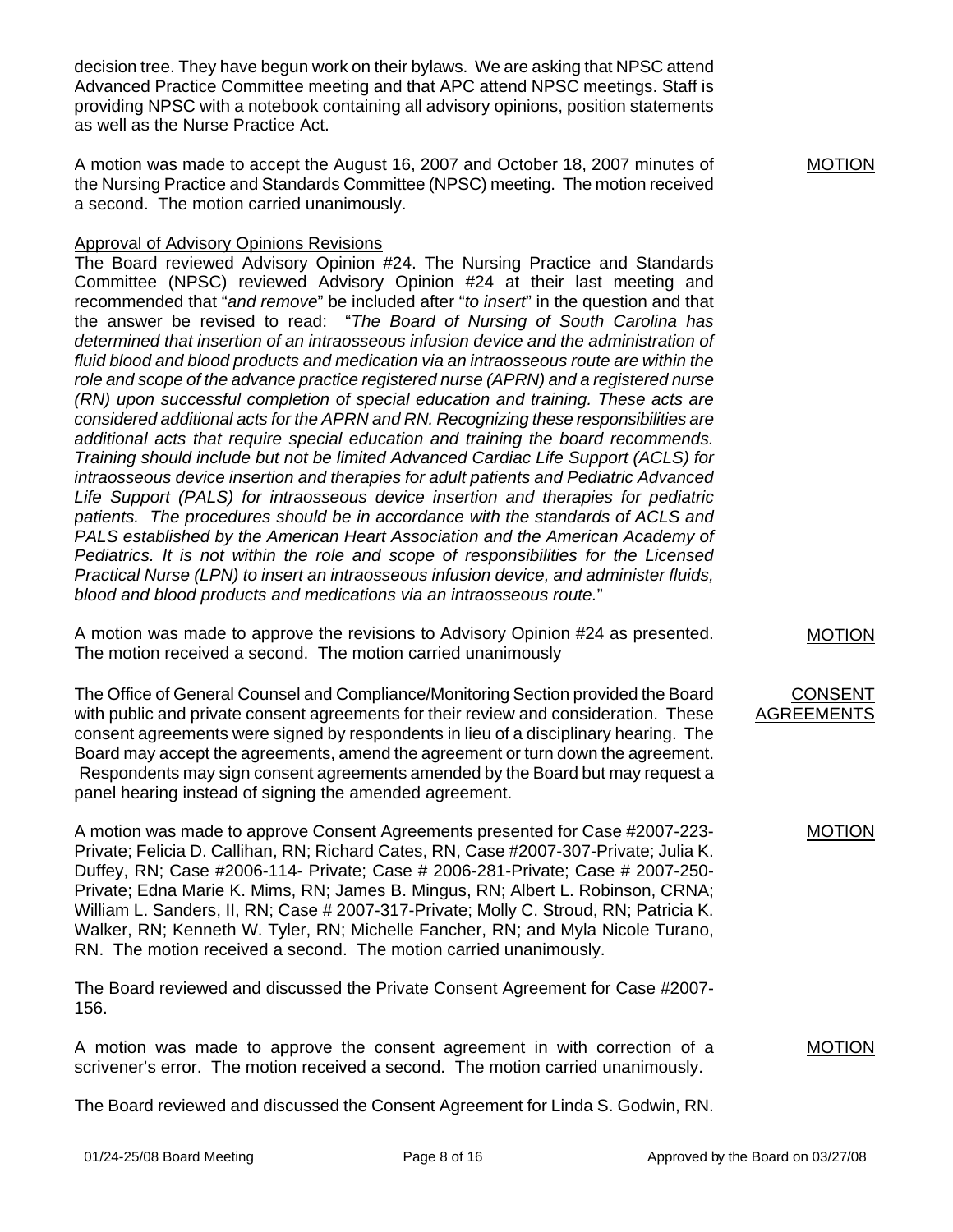| A motion was made to accept the Consent Agreement but add completion of a Board<br>Approved Ethics Course and payment of a civil penalty of \$500 within six months. The<br>motion received a second. The motion carried with one nay vote and one abstention.                                                                                                                                                                                                                                                                                  | <b>MOTION</b>                                                   |
|-------------------------------------------------------------------------------------------------------------------------------------------------------------------------------------------------------------------------------------------------------------------------------------------------------------------------------------------------------------------------------------------------------------------------------------------------------------------------------------------------------------------------------------------------|-----------------------------------------------------------------|
| The Board reviewed and discussed the Private Consent Agreement for Case #2007-<br>141. Dr. Kearney-Nunnery recused herself from discussion and vote in this case.                                                                                                                                                                                                                                                                                                                                                                               |                                                                 |
| A motion was made to accept the Private Consent Agreement for Case #2007-141 but<br>to add completion of an Ethics Course. The motion received a second. The motion<br>carried unanimously.                                                                                                                                                                                                                                                                                                                                                     | <b>MOTION</b>                                                   |
| The Board reviewed and discussed the Consent Agreement for Kami Rae Miller, RN.                                                                                                                                                                                                                                                                                                                                                                                                                                                                 |                                                                 |
| A motion was made to accept the Consent Agreement for Kamie Rae Miller, RN but to<br>add completion of an Ethics Course. The motion received a second. The motion<br>carried unanimously.                                                                                                                                                                                                                                                                                                                                                       | <b>MOTION</b>                                                   |
| The Board reviewed and discussed the Consent Agreement for Kelly Ann Ott, LPN.                                                                                                                                                                                                                                                                                                                                                                                                                                                                  |                                                                 |
| A motion was made to accept the Consent Agreement for Kelly Ann Ott, LPN but to add<br>a Board approved medication course. The motion received a second. The motion<br>carried unanimously.                                                                                                                                                                                                                                                                                                                                                     | <b>MOTION</b>                                                   |
| The Board reviewed and discussed the Private Consent Agreement for Case #2007-<br>375.                                                                                                                                                                                                                                                                                                                                                                                                                                                          |                                                                 |
| A motion was made to accept the Private Consent Agreement for Case # 2007-375 but<br>to increase the fine to \$500. The motion received a second. The motion carried<br>unanimously.                                                                                                                                                                                                                                                                                                                                                            | <b>MOTION</b>                                                   |
| The Board was provide with lists of members for the Investigative Review Committee<br>(IRC), Panel Reviewers, Disciplinary Review Committee (DRC) as well as the<br>Advanced Practice Committee (APC), Advisory Committee on Nursing (ACON) and<br>Nursing Practice and Standards Committee (NPSC) for their review and affirmation. In<br>addition to members, attendance information was also reviewed for Advanced Practice<br>Committee (APC), Advisory Committee on Nursing (ACON) and Nursing Practice and<br>Standards Committee (NPSC). | <b>AFFIRMATION</b><br>OF COMMITTEE<br>& PANEL<br><b>MEMBERS</b> |
| <b>Investigative Review Committee, Panel Reviewers, Disciplinary Review Committee</b>                                                                                                                                                                                                                                                                                                                                                                                                                                                           |                                                                 |
| A motion was made to affirm the current members of the Investigative Review<br>Committee (IRC) reviewers. The motion received a second. The motion carried<br>unanimously.                                                                                                                                                                                                                                                                                                                                                                      | <b>MOTION</b>                                                   |
| A motion was to encourage the addition of a licensed practical nurse to the<br>Investigative Review Committee (IRC). The motion received a second. The motion<br>carried unanimously.                                                                                                                                                                                                                                                                                                                                                           | <b>MOTION</b>                                                   |
| A motion was made to affirm the current members of the Disciplinary Review<br>Committee (DRC) reviewers and to continue to recruit more members. The motion<br>received a second. The motion carried unanimously.                                                                                                                                                                                                                                                                                                                               | <b>MOTION</b>                                                   |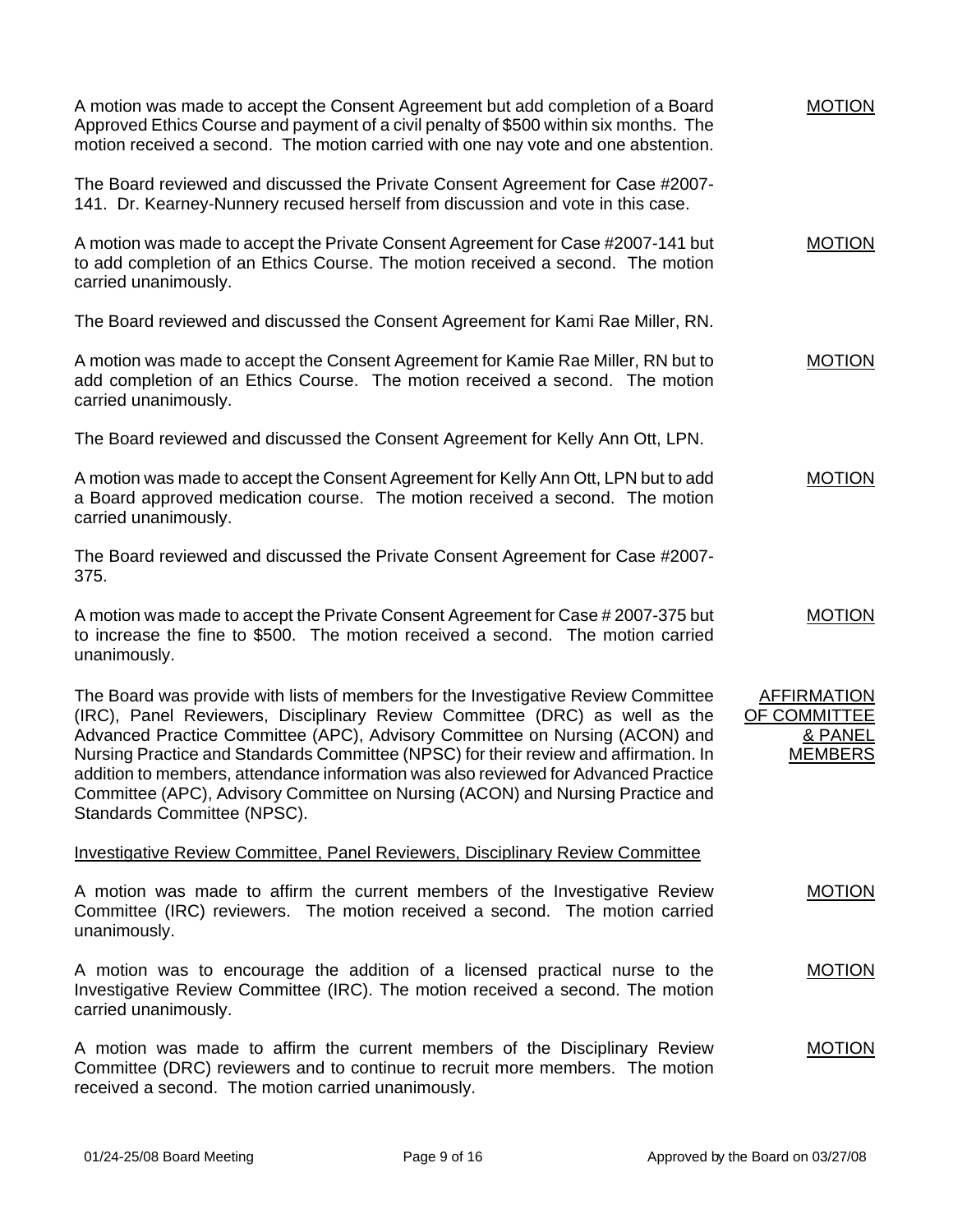## Advanced Practice Committee, Advisory Committee on Nursing, Nursing Practice & **Standards Committee**

| A motion was made to affirm the current members on the Advanced Practice<br>Committee (APC) with understanding that attendance will be addressed in the new<br>bylaws. The motion received a second. The motion carried unanimously                                                                                                                                                      |                            | <b>MOTION</b>                                                              |
|------------------------------------------------------------------------------------------------------------------------------------------------------------------------------------------------------------------------------------------------------------------------------------------------------------------------------------------------------------------------------------------|----------------------------|----------------------------------------------------------------------------|
| A motion was made to affirm the current members on the Advisory Committee on<br>Nursing (ACON). The motion received a second. The motion carried unanimously                                                                                                                                                                                                                             |                            | <b>MOTION</b>                                                              |
| A motion was made to approve the current members on the Nursing Practice and<br>Standards Committee (NPSC). The motion received a second. The motion carried<br>unanimously                                                                                                                                                                                                              |                            | <b>MOTION</b>                                                              |
| The Board discussed 2008 committee and task force assignments.                                                                                                                                                                                                                                                                                                                           |                            | 2008                                                                       |
| <b>Committee/Task Force</b><br>Representative                                                                                                                                                                                                                                                                                                                                            | <b>Board Member</b>        | <b>COMMITTEE</b><br><b>ASSIGNMENTS</b>                                     |
| <b>Advanced Practice Committee</b>                                                                                                                                                                                                                                                                                                                                                       |                            |                                                                            |
|                                                                                                                                                                                                                                                                                                                                                                                          | Whiting                    |                                                                            |
| <b>Advisory Committee On Nursing</b>                                                                                                                                                                                                                                                                                                                                                     | James, Kearney-Nunnery     |                                                                            |
| Legislative Committee (Ad Hoc)                                                                                                                                                                                                                                                                                                                                                           | Martin, Pennington         |                                                                            |
| Nursing Practice & Standards Committee                                                                                                                                                                                                                                                                                                                                                   | Deferred until May Meeting |                                                                            |
| <b>RPP Advisory Committee</b>                                                                                                                                                                                                                                                                                                                                                            | Whiting                    |                                                                            |
| <b>UAP Task Force</b>                                                                                                                                                                                                                                                                                                                                                                    | James, Doria               |                                                                            |
| Nurse Practice Act / Collaboration Committee                                                                                                                                                                                                                                                                                                                                             | Kearney-Nunnery            |                                                                            |
| A motion was made to appoint representatives as shown above. The motion received a<br>second. The motion carried unanimously.                                                                                                                                                                                                                                                            |                            | <b>MOTION</b>                                                              |
| The National Council of State Boards of Nursing (NCSBN) Mid-Year Meeting will be<br>held March 4-5, 2008 in Chicago.                                                                                                                                                                                                                                                                     |                            | <b>NCSBN MID-</b><br><b>YEAR MEETING</b>                                   |
| A motion was made for Board President Brenda Y. Martin and Board Administrator<br>Joan K. Bainer to attend the National Council of State Boards of Nursing (NCSBN) Mid-<br>Year Meeting in Chicago, IL. The motion received a second. The motion carried<br>unanimously.                                                                                                                 |                            | <b>MOTION</b>                                                              |
| Rion Alvey, Assistant Deputy Director for the Office of Investigations and Enforcement,<br>submitted the resume for Stephanie McLeod for consideration by the Board to serve as<br>an evidentiary panel member.                                                                                                                                                                          |                            | APPROVAL-<br><b>PANEL HEARING</b><br><b>MEMBER</b>                         |
| A motion was made to appoint Stephanie McLeod as an Evidentiary Panel Member.<br>The motion received a second. The motion carried unanimously.                                                                                                                                                                                                                                           |                            | <b>MOTION</b>                                                              |
| At the November 2007 meeting, the Board asked that staff contact potential hearing<br>officer candidates. Board staff contacted C. Monika Dutton, Pat Jarvis-Godbold,<br>Christopher Haviland, Cindy Rohman and B. J. Simons regarding their whether their<br>schedules would permit them to serve as a special hearing officer pursuant to §40-33-<br>116(A) of the Nurse Practice Act. |                            | <b>APPOINTMENT-</b><br><b>SPECIAL</b><br><b>HEARING</b><br><b>OFFICERS</b> |
| A motion was made to appoint C. Monika Dutton, Pat Jarvis-Godbold, Christopher<br>Haviland, Cindy Rohman and B. J. Simons as special hearing officers. The motion<br>received a second. The motion carried unanimously.                                                                                                                                                                  |                            | <b>MOTION</b>                                                              |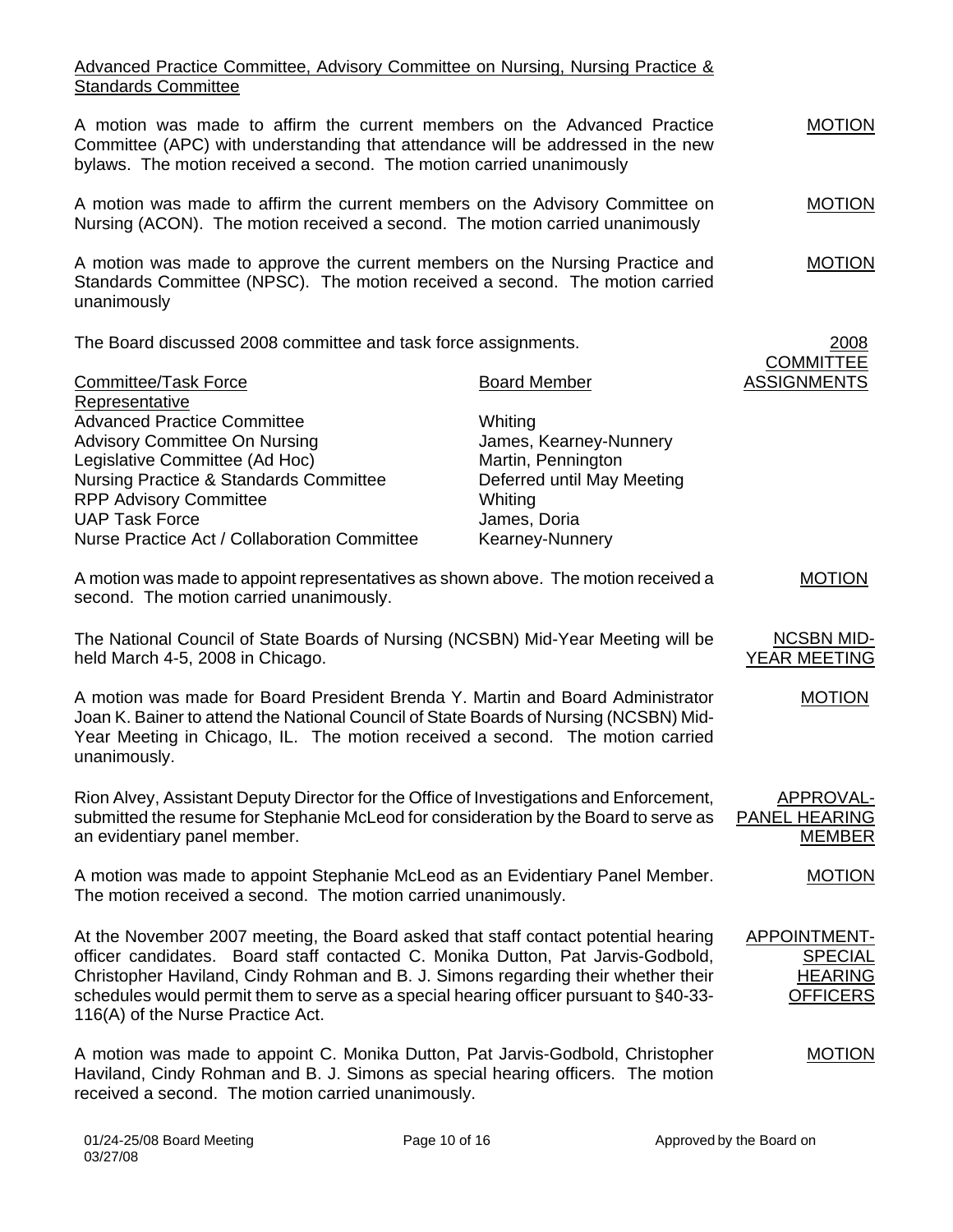Pat Lifsey, Chair of the Nursing Department and Alice Frye, Dean of Health Science at Aiken Technical College appeared regarding initial to full approval of the associate degree nursing (ADN) program. A copy of their National League for Nursing Accrediting Commission (NLNAC) and Annual Report submitted to the Board of Nursing were provided. Aiken Technical College received initial approval from the Board in March 2005. A site survey was conducted in April 2007. End of year National Council Licensure Examination (NCLEX) results for this program were also provided to the Board. The remainder of the NCLEX results will be available at the March 2008 Board Meeting. Ms. Lifsey explained that their ADN curriculum has been changed to strengthen their product. Changes included, but were not limited, to more NCLEX reviews, rearranging when courses are taken.

A motion was made to grant full approval of the Associate Degree Nursing Program at Aiken Technical College for one year with a progress report to be submitted to the Board in one year regarding the status of the program's National Council Licensure Examination for Registered Nurses (NCLEX-RN) success rate. The motion received a second. The motion carried unanimously.

Jayne Case, Interim Nursing Department Head and Rita Melton, Dean of Health and Human Services at Spartanburg Community College Associate Degree Nursing (ADN) program regarding full approval of their program. The Board granted full approval for one year of the Spartanburg Community College ADN program at their meeting in January 2007 and requested that a report to be submitted to the Board at the end of that year regarding the status of administrative support and the program's National Council Licensure Examination (NCLEX) success rate. End of year NCLEX results for this program were also provided to the Board. The remainder of the NCLEX results will be available at the March 2008 Board Meeting. Ms. Case updated the Board on the current status of their administrative support.

A motion was made to grant approval for the Spartanburg Community College Associate Degree Nursing (ADN) program for four years. The motion received a second. The motion carried unanimously.

Dr. Whiting recused herself from voting due to employment as Acting Director of the South Carolina State University Nursing Program and to assist in the discussion. Ms. James recused herself from discussion and vote due to employment by South Carolina State University.

Dr. Sylvia Whiting, Acting Director of the Nursing Program, Dr. Larry Eustace, Coordinator of the Nursing Program, Robert Barrett, Dean of College of Business and Applied Professional Sciences, of South Carolina State University (SCSU) appeared before the Board regarding continued approval of their baccalaureate in nursing (BSN) program. The Board granted full approval for one year of the SCSU-BSN program in January 2007 and requested an update on its continuous improvement progress report to be submitted at the end of that year. End of year National Council Licensure Examination (NCLEX) results for this program were also provided to the Board. The remainder of the NCLEX results will be available at the March 2008 Board Meeting. Discussion included, but was not limited to, a new proposed curriculum, a NCLEX review course, their requirement for students to pass the ATI proficiency test before providing them with endorsements and review of this process as well as the possibility of requiring this course prior to graduation, attrition due to students changing majors, and how smaller number of students taking the NCLEX magnifies the percentage of failures

AIKEN **TECHNICAL** COLLEGE ADN PROGRAM

MOTION

SPARTANBURG **COMMUNITY** COLLEGE ADN PROGRAM

MOTION

SOUTH AROLINA **STATE** UNIVERSITY BSN PROGRAM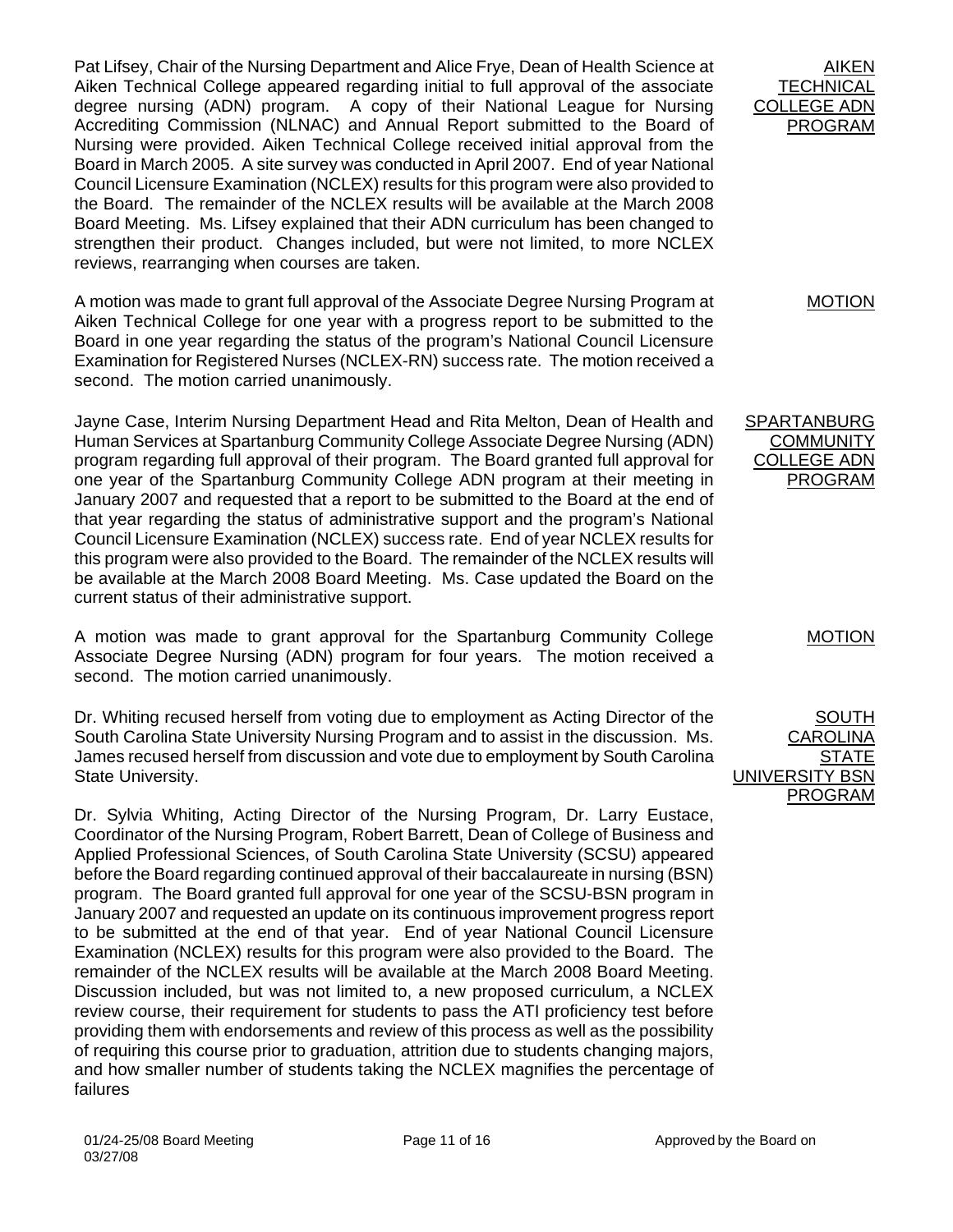A motion was made to grant full approval of the South Carolina State University baccalaureate in nursing (BSN) program through June 2009 concurrent with Commission on Collegiate Nursing Education (CCNE) accreditation. The motion received a second. The motion carried unanimously.

Dr. Kearney-Nunnery recused herself from discussion and vote because she is on the University of South Carolina Beaufort Advisory Board.

Susan Williams and Karen Halbosch, Nursing Department Chair appeared before the Board to discuss University of South Carolina Beaufort (USCB) baccalaureate in nursing (BSN) program site survey. The Board was provided with a copy of the October 2007 Site Survey Report, Site Survey Response Materials as well as response materials requested by the Advisory Committee on Nursing (ACON). At its December 2007 meeting, ACON recommended the Board grant initial approval for the USCB - BSN program contingent upon the review and approval of the Board for additional items to include clarification of obstetrics faculty experience and credentials, securing additional community health clinical experience contracts, development of a policy regarding nursing faculty participation in evaluation, selection and deletion of library materials, development of a contract learning template, and clarification of the semester display and syllabi listing. Materials responding to all of the ACON recommendations were provided to the Board for review.

A motion was made to approve University of South Carolina Beaufort (USCB) baccalaureate in nursing (BSN) program. The motion received a second. The motion carried unanimously.

Michelle Liken, Program Director; John South, South University Chancellor; of South University as well as Dr. Marilyn Brady, Feasibly/Self Study Consultant for South University; Joan Ross, Chief Nursing Office Providence Hospitals; Forrest Fortier, Organizational Director, Providence Hospitals; Letitia Pringle, Toumey Hospital Director of Human Resources; and James Walker, South Carolina Hospital Association appeared before the Board to discuss the South University Feasibility Study for establishing a baccalaureate degree nursing program. Also in attendance to support this study were Anne Patton, President and Cheryl Stevenson, Nursing Program Coordinator of South University; Ralph Barbier, Esq., Nexsen Pruet Law Firm; Ted Riley Esq. and Roy Laney Esq. of Riley, Pope and Laney; Pamela Williams, Providence Hospitals.

The Board discussed and asked questions of the South University representatives regarding their Feasibility Study.

A motion was made to approve the South University baccalaureate degree nursing program feasibility study and move forward with process for program development. The motion received a second. The motion carried unanimously. MOTION

The Board and South University representatives discussed the process for the upcoming site survey.

A motion was made to go into executive session for the purpose of receiving legal counsel. The motion received a second. The motion carried unanimously.

A motion was made to leave executive session. The motion received a second. The

USC- BEAUFORT

MOTION

MOTION

MOTION

## SOUTH UNIVERSITY PROPOSED BSN PROGRAM

01/24-25/08 Board Meeting **Page 12 of 16** Approved by the Board on 03/27/08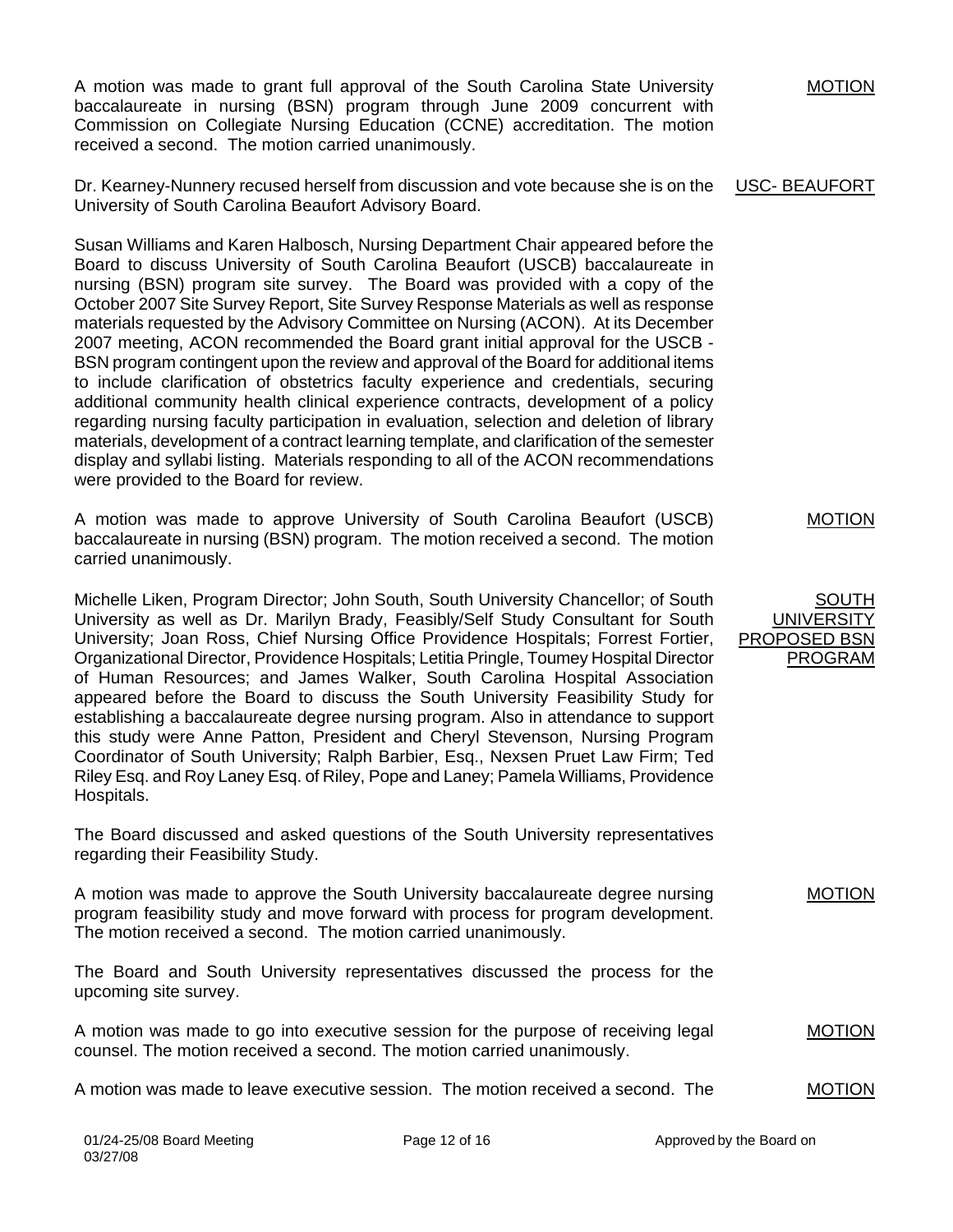motion carried unanimously. No official actions were taken during executive session.

A motion was made to assign a site survey team through the normal Advisory Committee on Nursing (ACON) process with the addition of Board administrator to the team. The motion received a second. The motion carried unanimously. **MOTION** 

A motion was made to adjourn the meeting at 11:15 a.m. on Friday, January 25, 2008. The motion received a second. The motion carried. ADJOURNMENT

Respectfully Submitted, Dottie Buchanan, APM, Assistant to the Administrator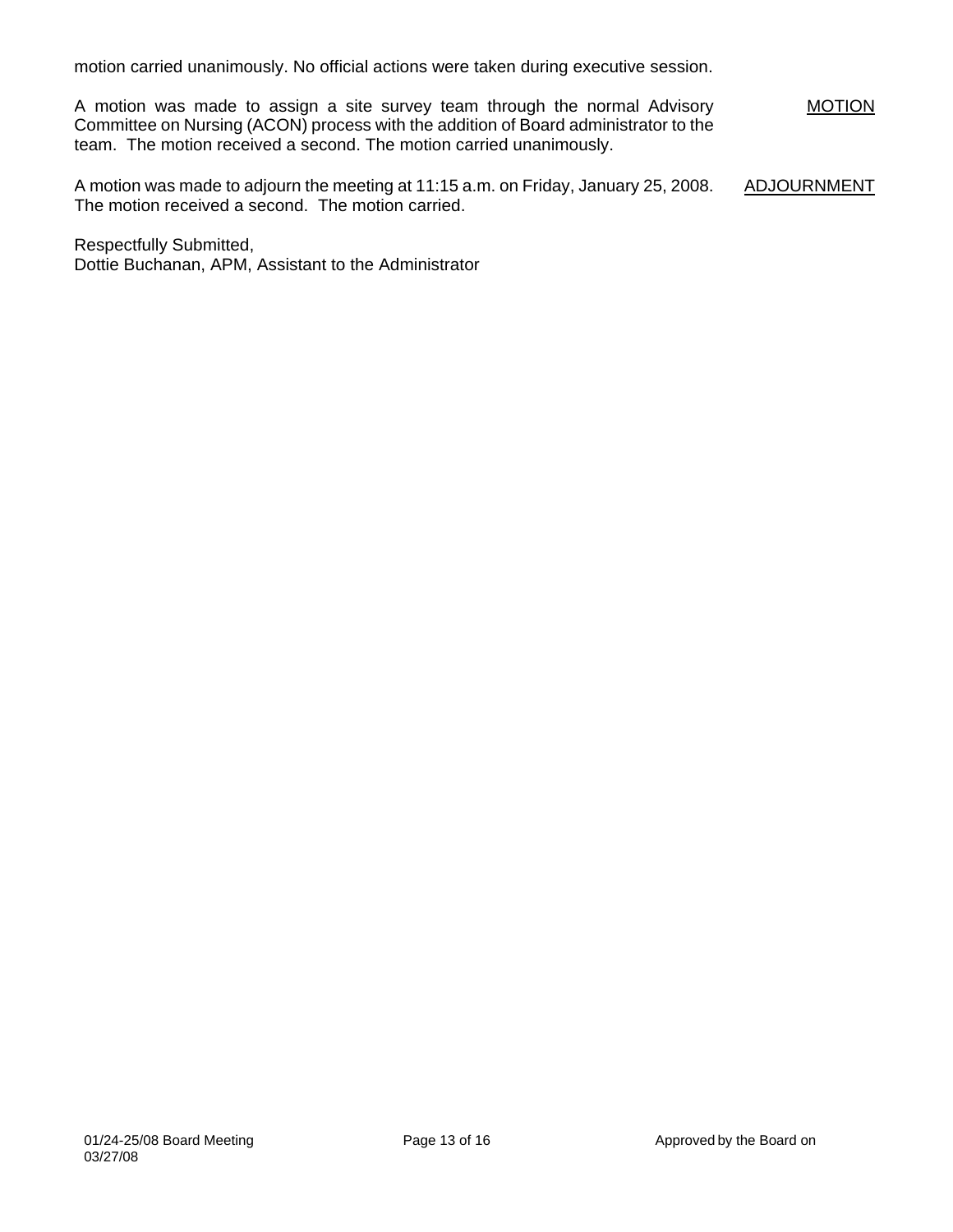SC Department of Labor, Licensing and Regulation

# **SOUTH CAROLINA STATE BOARD OF NURSING**

## **AGENDA**

*The mission of the State Board of Nursing for South Carolina is the protection of public health, safety, and welfare by assuring safe and competent practice of nursing.* 

**DATE/PLACE OF MEETING** January 24 and 25, 2008 - Kingstree Building, Room 108

**BOARD MEMBERS:** Brenda Martin, RN, *Board President* C. Lynn Lewis, RN, *Board Vice President* Trey Pennington, *Board Secretary*

> Debra Doria, LPN Rose Kearney-Nunnery, RN Carrie Houser James, RN Sylvia Whiting, RN

8:30 a.m. Call to Order **For Action:** Full Agenda & Consent Agenda **For Action:** Board Meeting Minutes

## **THURSDAY, JANUARY 24, 2008 APPEARANCES**

- 8:35 a.m. **For Action:** Investigative Review Committee Report
	- a. Approval of Dismissals
	- b. Approval of Formal Complaints
	- c. Approval of Letters of Caution
	- **For Action:** Disciplinary Review Committee (DRC) Minutes
	- **For Action:** Final Order Hearings
	- **For Action:** Consent Agreements
- 1:00 p.m. 2:00 p.m. Lunch

# **FRIDAY, JANUARY 25, 2008 APPEARANCES**

- 9:00 a.m. Call to Order
- 9:30 a.m. **For Action:** Aiken Technical College Associate Degree Program–Initial to Full Program Approval
	- **For Action:** Spartanburg Community College Associate Degree Nursing Program Approval
	- **For Action:** South Carolina State University Baccalaureate of Nursing Degree Program Approval
		- **For Action:** University of South Carolina Beaufort (USCB)
			- a. Proposed New Baccalaureate Degree Nursing Program Site Survey Report
				- b. USCB Requested Materials Submitted for January Board Review
			- c. USCB Site Survey Response Materials Submitted/ Reviewed by December ACON
		- **For Action:** South University Feasibility Study -Establishing Baccalaureate Degree Nursing Program